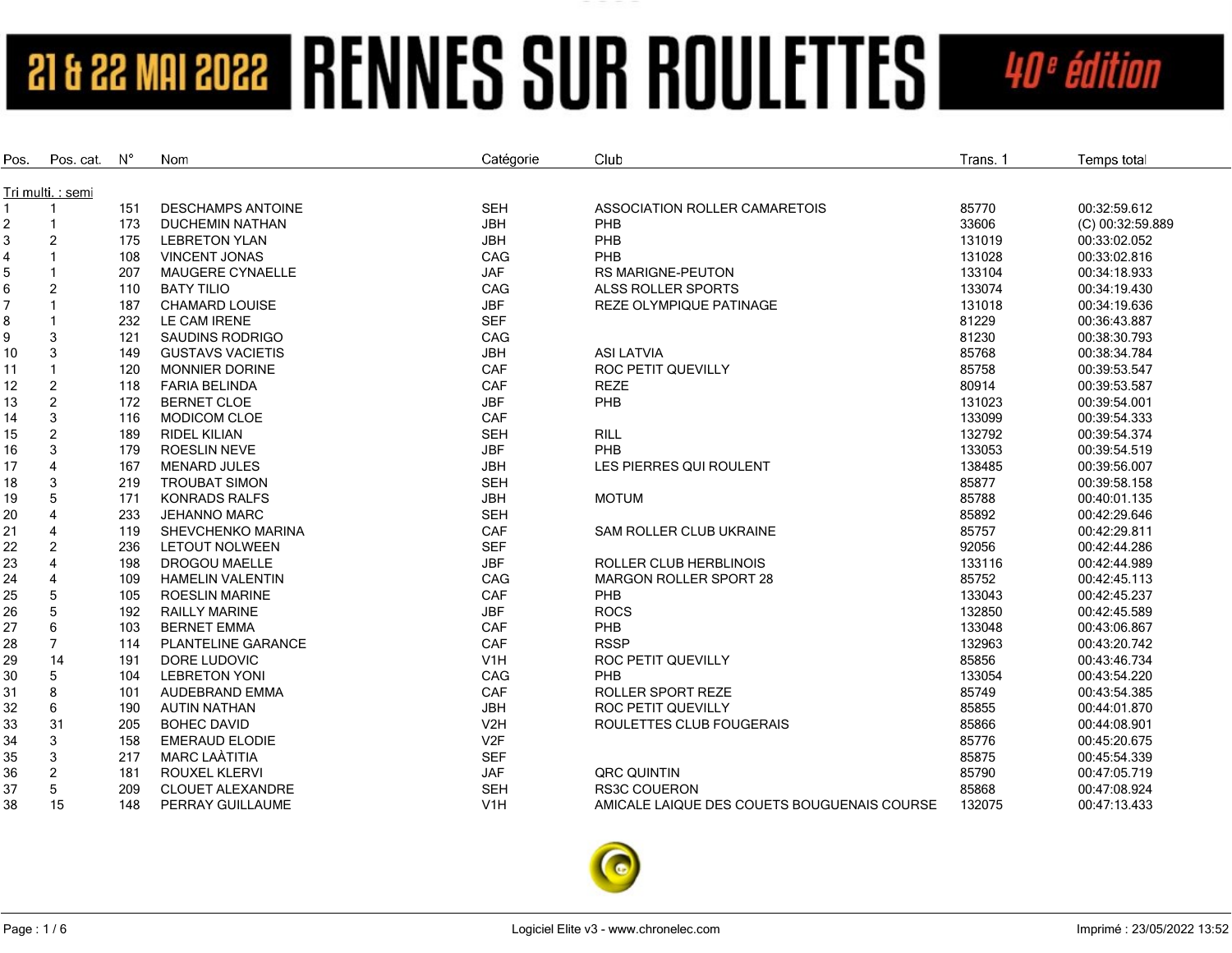| Pos.                      | Pos. cat.      | N°  | Nom                                            | Catégorie        | Club                           | Trans. 1       | Temps total                  |  |  |
|---------------------------|----------------|-----|------------------------------------------------|------------------|--------------------------------|----------------|------------------------------|--|--|
| Tri multi. : semi (Suite) |                |     |                                                |                  |                                |                |                              |  |  |
| 39                        | 25             | 211 | PERION STEPHANE                                | V <sub>3</sub> H | <b>RS3C COUÎRON</b>            | 85870          | 00:47:14.508                 |  |  |
|                           | 4              | 227 | <b>LEMOINE OPHELIE</b>                         | V1F              |                                | 85885          | 00:47:33.697                 |  |  |
| 40<br>41                  | 9              | 102 | <b>CLOUET FAUSTINE</b>                         | CAF              | <b>RS3C COUERON</b>            | 85750          | 00:48:06.079                 |  |  |
| 42                        | 3              | 150 | <b>CHARRIER NOELIE</b>                         | <b>JAF</b>       | ASSOCIATION CONCORDE COUERON   | 85769          | 00:48:06.183                 |  |  |
|                           | $\overline{4}$ | 168 |                                                | <b>SEF</b>       |                                |                |                              |  |  |
| 43                        | $\overline{4}$ | 210 | <b>GALLIEZ LOELIA</b><br><b>CLOUET EMELINE</b> |                  | <b>RS3C COUERON</b>            | 85785<br>85869 | 00:48:06.282<br>00:48:06.493 |  |  |
| 44                        |                |     |                                                | <b>JAF</b>       |                                |                |                              |  |  |
| 45                        | 10             | 107 | <b>GODILLOT MARJORIE</b>                       | CAF              | <b>ERRC ROYAN</b>              | 85751          | 00:48:57.919                 |  |  |
| 46                        | 5              | 197 | PAGEAUD CHARLENE                               | <b>SEF</b>       | ROLLER CLUB COURSE AYTRE       | 85861          | 00:49:20.458                 |  |  |
| 47                        | 5              | 213 | SHEVCHENKO SVITLANA                            | V <sub>1F</sub>  | <b>SAM ROLLER CLUB UKRAINE</b> | 85872          | 00:49:21.162                 |  |  |
| 48                        | $\mathbf{1}$   | 206 | <b>GUIOULLIER TOM</b>                          | <b>JAH</b>       | <b>RS MARIGNE-PEUTON</b>       | 133112         | 00:49:46.245                 |  |  |
| 49                        | 6              | 159 | <b>CETNAROWSKI FLORA</b>                       | <b>JBF</b>       | EPERNAY ROLLER SPORT           | 85777          | 00:49:49.614                 |  |  |
| 50                        | 32             | 178 | <b>ROESLIN ARNAUD</b>                          | V <sub>2</sub> H | PHB                            | 131022         | 00:50:41.578                 |  |  |
| 51                        | 6              | 186 | <b>CHASSELIN KYLIAN</b>                        | <b>SEH</b>       | RC DOL                         | 82441          | 00:51:34.535                 |  |  |
| 52                        | 4              | 204 | <b>NIEL MARIE-LINE</b>                         | V2F              | ROLLERS A L'OUEST              | 85865          | 00:51:56.888                 |  |  |
| 53                        | $\overline{7}$ | 228 | <b>MONTERA IFIG</b>                            | <b>SEH</b>       |                                | 85887          | 00:52:42.401                 |  |  |
| 54                        | 33             | 185 | <b>BOYER TRISTAN</b>                           | V <sub>2</sub> H | <b>RBA</b>                     | 85853          | 00:52:46.185                 |  |  |
| 55                        | 5              | 160 | PERRIGAUD CATHERINE                            | V <sub>2F</sub>  | <b>GROL VANNES</b>             | 85778          | 00:52:46.847                 |  |  |
| 56                        | 34             | 162 | LE VAILLANT JEAN-ALAIN                         | V <sub>2</sub> H |                                | 85780          | 00:53:00.598                 |  |  |
| 57                        | 6              | 237 | DAGUENET CHLOE                                 | <b>SEF</b>       | <b>ROCS</b>                    | 81227          | 00:53:03.224                 |  |  |
| 58                        | $\overline{7}$ | 169 | POIRIER LOUNA                                  | <b>SEF</b>       | MARGON ROLLER SPORT 28         | 85786          | 00:53:10.627                 |  |  |
| 59                        | 8              | 154 | LÍHOMME MELVIN                                 | <b>SEH</b>       | <b>CLUB ROLLER SAINT LOIS</b>  | 85773          | 00:53:14.473                 |  |  |
| 60                        | 8              | 183 | <b>FEUVRIER MARGAUX</b>                        | <b>SEF</b>       | <b>QRC QUINTIN</b>             | 85851          | 00:53:51.300                 |  |  |
| 61                        | $\overline{7}$ | 229 | <b>MONTERA BRIGITTE</b>                        | V3F              |                                | 85888          | 00:54:24.696                 |  |  |
| 62                        | 9              | 164 | <b>LOHR KILLIAN</b>                            | <b>SEH</b>       |                                | 85782          | 00:54:29.493                 |  |  |
| 63                        | $\overline{7}$ | 182 | ANDRIEUX JIMMY                                 | <b>JBH</b>       | QRC QUINTIN                    | 85850          | 00:54:40.866                 |  |  |
| 64                        | 9              | 223 | <b>BOBET HELENA</b>                            | <b>SEF</b>       |                                | 85881          | 00:55:10.973                 |  |  |
| 65                        | 26             | 220 | <b>QUERE BRUNO</b>                             | V3H              |                                | 85878          | 00:55:12.442                 |  |  |
| 66                        | 35             | 208 | <b>CLOUET GUILLAUME</b>                        | V <sub>2</sub> H | <b>RS3C COUERON</b>            | 85867          | 00:55:22.552                 |  |  |
| 67                        | 8              | 216 | <b>SERVER CLEMENT</b>                          | <b>JBH</b>       | <b>VENDOME ROLLER CLUB</b>     | 85874          | 00:55:24.683                 |  |  |
| 68                        | 9              | 215 | <b>CHANDON YANN</b>                            | <b>JBH</b>       | <b>VENDOME ROLLER CLUB</b>     | 85873          | 00:55:25.944                 |  |  |
| 69                        | 10             | 141 | <b>LEMETAYER SARAH</b>                         | <b>SEF</b>       | A CHACUN SES PATINS ‡ BREST    | 85760          | 00:55:26.523                 |  |  |
| 70                        | 27             | 156 | <b>RUELLAN HERVE</b>                           | V3H              | CPB ROLLER                     | 85775          | 00:55:32.355                 |  |  |
| 71                        | $\overline{7}$ | 161 | <b>CARRERIC JEAN PAUL</b>                      | V <sub>4</sub> H |                                | 85779          | 00:55:33.243                 |  |  |
| 72                        | 6              | 155 | <b>CAILLERE ALINE</b>                          | V1F              | CLUB ROLLER SAINT LOIS         | 85774          | 00:55:43.976                 |  |  |
| 73                        | 11             | 235 | <b>CREZE LEILA</b>                             | <b>SEF</b>       | QRC QUINTIN                    | 85840          | 00:56:39.062                 |  |  |
| 74                        | 5              | 165 | <b>GILLES ZOE</b>                              | <b>JAF</b>       | LA VITREENNE PATINS            | 85783          | 00:57:05.096                 |  |  |
| 75                        | 28             | 221 | <b>MAREAU YANNICK</b>                          | V <sub>3</sub> H |                                | 85879          | 00:57:13.057                 |  |  |
| 76                        | 6              | 202 | <b>DIVERT CELINE</b>                           | V <sub>2F</sub>  | ROLLER SKATINK PHILIBERTIN     | 131054         | 00:57:21.989                 |  |  |

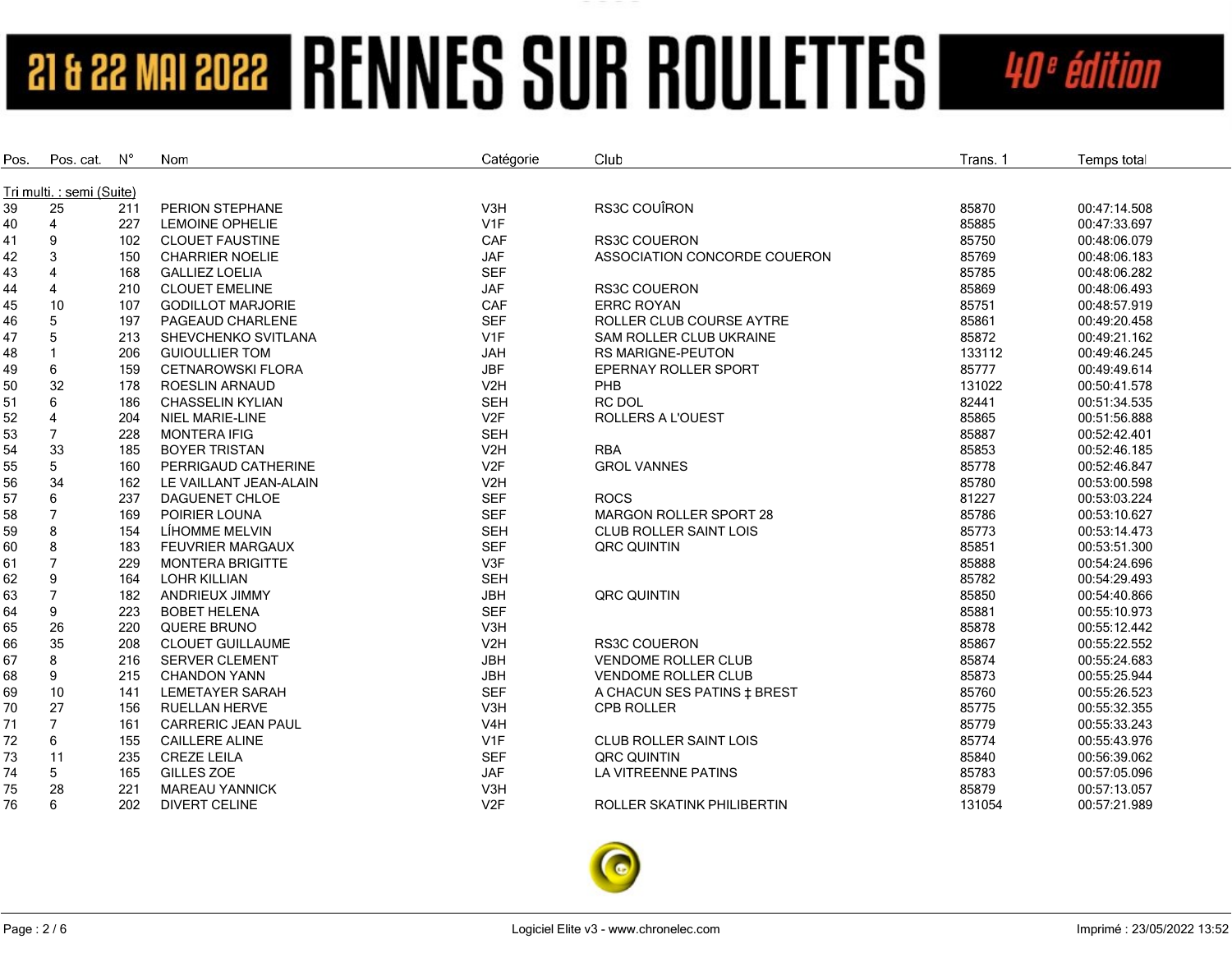| Pos.           | Pos. cat.                | $N^{\circ}$ | Nom                             | Catégorie        | Club                           | Trans. 1 | Temps total  |
|----------------|--------------------------|-------------|---------------------------------|------------------|--------------------------------|----------|--------------|
|                | Tri multi.: semi (Suite) |             |                                 |                  |                                |          |              |
| 77             | 11                       | 112         | <b>ANDRIEUX MARINE</b>          | CAF              | QRC QUINTIN                    | 85753    | 00:57:33.631 |
| 78             | 12                       | 111         | <b>ALLOT CASSIE</b>             | CAF              | LES PIERRES QUI ROULENT        | 138561   | 00:57:35.473 |
| 79             | 36                       | 234         | ROUXEL NICOLAS                  | V2H              | QRC QUINTIN                    | 85800    | 00:57:36.796 |
| 80             | 37                       | 193         | NORMAND YANN                    | V2H              | ROLLER BREIZH ANIMATION        | 85857    | 00:57:38.967 |
| 81             | 10                       | 144         | <b>HAUDEBOURT PIERRE</b>        | <b>SEH</b>       | <b>ACIL</b>                    | 85763    | 01:00:01.149 |
| 82             | $7^{\circ}$              | 195         | BARON-LANDEL AINHOA             | <b>JBF</b>       | ROLLER BREIZH ANIMATION        | 85859    | 01:00:21.580 |
| 83             | 12                       | 203         | <b>MASSON PAULINE</b>           | <b>SEF</b>       | ROLLER SPORT REZE              | 85864    | 01:00:47.406 |
| 84             | 38                       | 147         | <b>RESWEBER FABIEN</b>          | V2H              | ALC BOUGUENAIS                 | 85767    | 01:01:19.706 |
| 85             | $\overline{7}$           | 145         | PATIN SANDRINE                  | V <sub>2F</sub>  | <b>ACIL</b>                    | 85765    | 01:01:57.422 |
| 86             | $\overline{7}$           | 177         | LELIEVRE SOPHIE                 | V <sub>1F</sub>  | PHB                            | 133044   | 01:02:11.774 |
| 87             | 13                       | 146         | <b>RENOU TIPHANIE</b>           | <b>SEF</b>       | <b>ACIL</b>                    | 85766    | 01:04:00.044 |
|                | 8                        | 184         | <b>BONHOMME XAVIER</b>          | V <sub>4</sub> H | <b>RANDO ROLLER BHIHOREL</b>   | 85852    | 01:05:13.100 |
| 88             | 8                        | 143         | <b>MARQUES PAULINE</b>          | V <sub>1F</sub>  | <b>ACIL</b>                    | 85762    | 01:05:36.693 |
| 89<br>90       | 8                        | 153         | <b>TERROINE COLINE</b>          | <b>JBF</b>       | BETHENIVILLE ROLLER CLUB       | 85772    | 01:05:47.549 |
| 91             | 8                        | 152         | <b>TERROINE TIPHAINE</b>        | V <sub>2F</sub>  | BETHENIVILLE ROLLER CLUB       | 85771    | 01:05:48.190 |
|                | 14                       | 142         | <b>LEBRETON AMANDINE</b>        | <b>SEF</b>       | A.S.SABLE ROLLER SPORT         | 85761    | 01:07:58.772 |
| 92<br>93       | 8                        | 212         | <b>FULBERT CHARLOTTE</b>        | V3F              | <b>RSR</b>                     | 85871    | 01:08:08.306 |
|                | 39                       |             | <b>MOUATADIRI MOULAY RACHID</b> |                  | <b>PUC ROLLER</b>              | 85789    | 01:08:21.871 |
| 94             | 40                       | 180         |                                 | V <sub>2</sub> H |                                |          |              |
| 95             |                          | 200         | <b>COUSTRE FABRICE</b>          | V2H              | <b>ROLLER CLUB SUD VILAINE</b> | 85862    | 01:10:00.898 |
| 96             | 41                       | 188         | PATTE ALEXANDRE                 | V <sub>2</sub> H | <b>RIDE LIKE SHARE</b>         | 85854    | 01:11:39.202 |
| 97             | 16                       | 230         | <b>CORRE GEOFFROY</b>           | V1H              |                                | 85889    | 01:15:08.506 |
| 98             | 9                        | 201         | <b>COUSTRE SEVERINE</b>         | V <sub>2F</sub>  | <b>ROLLER CLUB SUD VILAINE</b> | 85863    | 01:17:02.980 |
| 99             | 6                        | 194         | <b>LECORGNE OCEANE</b>          | <b>JAF</b>       | ROLLER BREIZH ANIMATION        | 85858    | 01:17:09.928 |
| 100            | 15                       | 226         | <b>FONTAINE HERVEA</b>          | <b>SEF</b>       |                                | 85884    | 01:27:14.122 |
| 101            | 16                       | 218         | LE HOUEDEC ANNAEL               | <b>SEF</b>       |                                | 85876    | 01:34:07.624 |
| 102            | 42                       |             | <b>DROGOU ERIC</b>              | V2H              | <b>RCH</b>                     | 133115   | 09:41:32.069 |
| 103            | 9                        | 224         | NIEMCZYK-WISNIEWSKA KATARZYNA   | V1F              |                                | 85882    | 00:21:04.024 |
| 104            | 10                       | 225         | <b>MADEJ ALEKSANDRA</b>         | V <sub>1F</sub>  |                                | 85883    | 00:21:05.388 |
|                | Tri multi.: VE           |             |                                 |                  |                                |          |              |
|                |                          | 12          | <b>DOLLEZ BENOIT</b>            | V2H              | <b>BRC</b>                     | 85899    | 01:12:44.195 |
| $\overline{2}$ |                          | 37          | POIRIER PHILIPPE                | V3H              | <b>MARGON ROLLER SPORT 28</b>  | 80984    | 01:16:13.872 |
| 3              |                          | 49          | <b>BANKOWSKY LOUIS</b>          | V <sub>1</sub> H | <b>PUC ROLLER</b>              | 88285    | 01:16:14.429 |
| 4              | $\overline{2}$           | 8           | <b>TERROINE CHRISTOPHE</b>      | V <sub>2</sub> H | BETHENIVILLE ROLLER CLUB       | 85898    | 01:16:14.471 |
| 5              | 3                        | 48          | ROMANO GOYAN                    | V2H              | <b>PUC ROLLER</b>              | 100567   | 01:16:14.699 |
| 6              | $\overline{4}$           | 3           | <b>FARON CEDRIC</b>             | V2H              | <b>AM SPORTS</b>               | 85939    | 01:16:14.946 |
| $\overline{7}$ | $\overline{c}$           | 69          | DE-DEYNE SAMUEL                 | V <sub>1</sub> H | ROLLERS L'OUEST CAEN           | 138051   | 01:16:15.320 |
| 8              | 2                        | 75          | PROTT THIERRY                   | V <sub>3</sub> H |                                | 133069   | 01:16:15.439 |

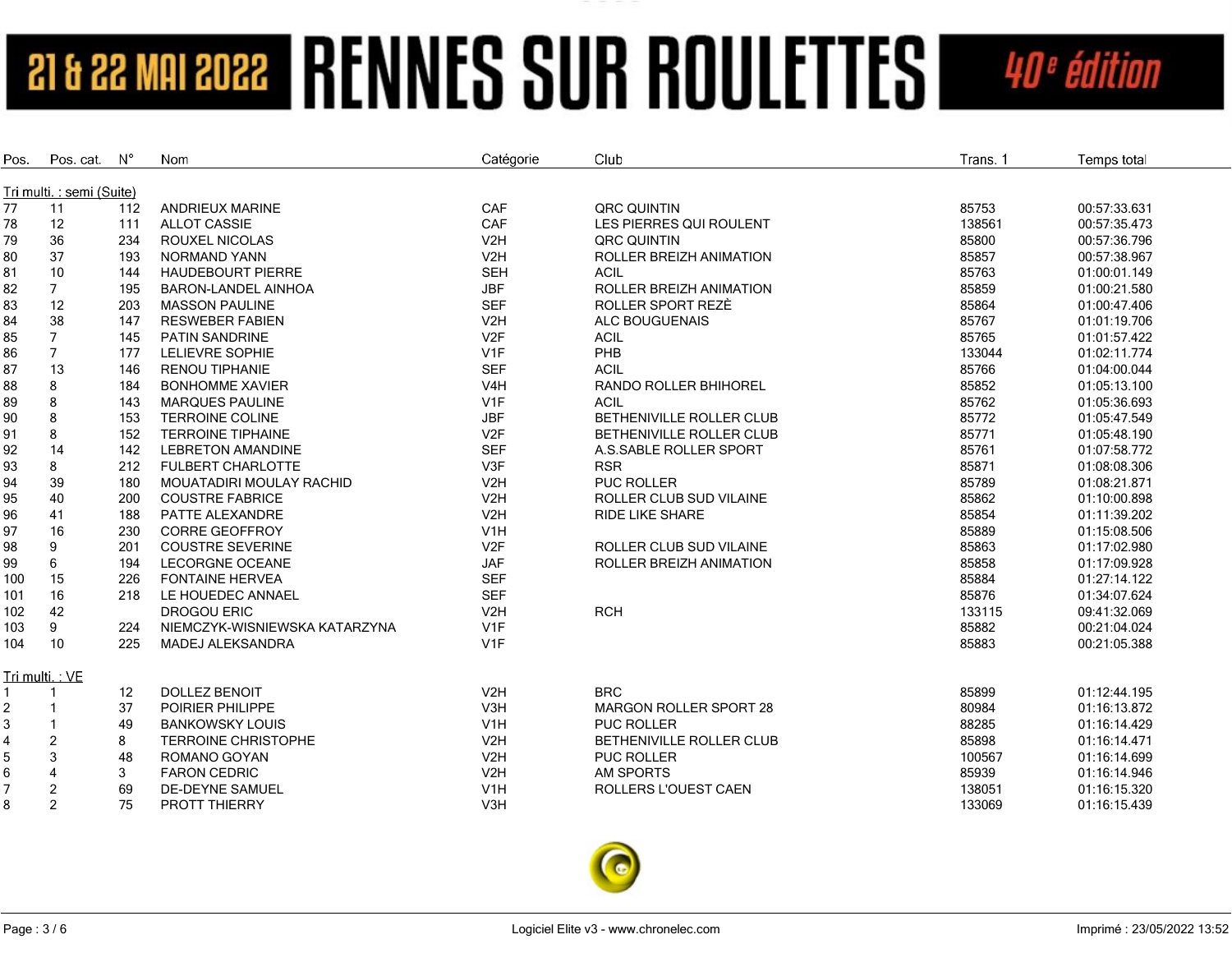| Pos.       | Pos. cat.              | $\mathsf{N}^\circ$ | Nom                            | Catégorie        | Club                                 | Trans. 1 | Temps total  |
|------------|------------------------|--------------------|--------------------------------|------------------|--------------------------------------|----------|--------------|
|            | Tri multi.: VE (Suite) |                    |                                |                  |                                      |          |              |
| 9          | 3                      | 9                  | <b>GARNACHE ALEXANDRE</b>      | V <sub>1</sub> H | <b>BISCHHEIM STRASBOURG SKATING</b>  | 107045   | 01:16:15.835 |
| $(C)$ 10 4 |                        | 62                 | <b>VIGNAT REMY</b>             | V1H              | JEUNESSE SPORTIVE DE COULAINES       | 138570   |              |
| 11         | 3                      | 54                 | <b>CHAMPAGNAT RONAN</b>        | V3H              | RC <sub>2</sub> A                    | 111816   | 01:16:16.456 |
| 12         | $\mathbf{1}$           | 272                | <b>VIGNAT CATLYN</b>           | VE               | <b>CLUB JS COULAINES</b>             | 133141   | 01:16:16.756 |
| 13         | 5                      | 13                 | <b>CARON FABIEN</b>            | V2H              | <b>CLUB PLANET ROLLER</b>            | 85901    | 01:16:18.772 |
| 14         | 5                      | 51                 | <b>MICHOUX ERWAN</b>           | V1H              | <b>QRC QUINTIN</b>                   | 88287    | 01:18:31.980 |
| 15         | $\overline{4}$         | 59                 | <b>FONTAINE JOSEPH OLIVIER</b> | V3H              | ROLLER CLUB CONTROIS                 | 132849   | 01:18:31.981 |
| 16         | 6                      | 11                 | <b>CHEMIN ANTHONY</b>          | V1H              | <b>BOISSEY RS</b>                    | 119092   | 01:18:36.571 |
| 17         | 6                      | 23                 | <b>MORCEL GUILLAUME</b>        | V2H              |                                      | 87979    | 01:18:36.612 |
| 18         | $\overline{7}$         | 16                 | <b>MASSE VINCENT</b>           | V2H              | <b>ELAN DES SORINIËRES</b>           | 80819    | 01:18:44.305 |
| 19         | 8                      | 52                 | <b>HALJAK ANTTI</b>            | V2H              | <b>R.U.S.T.</b>                      | 88288    | 01:18:44.429 |
| 20         | 5                      | 61                 | <b>DUVELLE CHARLES</b>         | V3H              | ROLLER COTE D AZUR                   | 33607    | 01:18:47.717 |
| 21         | 9                      | 43                 | <b>PAPIN FREDDY</b>            | V2H              | <b>PHB</b>                           | 131024   | 01:20:56.584 |
| 22         | 10                     | 29                 | <b>TARTIVEL JEROME</b>         | V2H              | LA VITREENNE PATINS                  | 88264    | 01:20:57.307 |
| 23         |                        | 90                 | <b>MORPURO</b>                 | V <sub>4</sub> H |                                      | 118640   | 01:20:57.348 |
| 24         | 11                     | 30                 | <b>HUET RICHARD</b>            | V2H              | <b>LA VITRENNE PATINS</b>            | 88265    | 01:20:58.485 |
| 25         | 6                      | 18                 | <b>GAUTHIER ERIC</b>           | V3H              |                                      | 132923   | 01:20:59.105 |
| 26         | $\overline{7}$         | 40                 | <b>ANANI NICOLAS</b>           | V3H              | NANCY ROLLER VITESSE                 | 88280    | 01:20:59.251 |
| 27         | 8                      | 41                 | <b>LEBRET OLIVIER</b>          | V3H              |                                      | 88281    | 01:21:00.223 |
| 28         | $\overline{7}$         | 36                 | <b>MAILLARD FLORENT</b>        | V1H              |                                      | 88277    | 01:21:03.076 |
| 29         | 9                      | 10                 | <b>GABRIEL JEAN PATRICK</b>    | V3H              | <b>BOISSEY RS</b>                    | 119091   | 01:21:03.200 |
| 30         | 8                      | 70                 | <b>ROUSSEAU PIERRE</b>         | V <sub>1</sub> H | <b>ROLLERS A L'OUEST</b>             | 88299    | 01:21:25.201 |
| 31         | 12                     | 39                 | POTIER MICKAEL                 | V2H              |                                      | 88279    | 01:21:43.481 |
| 32         | 10                     | 33                 | <b>GIRTS JANKOVSKIS</b>        | V3H              | <b>LAIMITE</b>                       | 88274    | 01:21:53.406 |
| 33         | 11                     | 74                 | DE KLEIN RENE                  | V3H              | SVU                                  | 88335    | 01:23:02.698 |
| 34         | 9                      | $\overline{4}$     | <b>DELLEMOTTE MAXIMILIEN</b>   | V <sub>1</sub> H | <b>AM SPORTS</b>                     | 85931    | 01:24:28.473 |
| 35         | 12                     | 72                 | <b>NICOLAS SERGE</b>           | V <sub>3</sub> H | <b>RPM</b>                           | 100559   | 01:25:21.181 |
| 36         |                        | 55                 | <b>BASTARD CAMILLE</b>         | V <sub>1F</sub>  | <b>ROBB</b>                          | 132903   | 01:25:22.587 |
| 37         | $\overline{2}$         | 80                 | MAILLARD ANNE-CLAIRE           | V <sub>1F</sub>  | <b>VSF ROLLER</b>                    | 88404    | 01:25:22.730 |
| 38         | 13                     | 42                 | <b>DIOLOSA STEPHANE</b>        | V2H              | PARIS UNIVERSITÈ CLUB SECTION ROLLER | 88282    | 01:25:22.980 |
| 39         | 14                     | 64                 | <b>KERDAFFRET DAVID</b>        | V2H              | ROLLER SKATINK PHILIBERTIN           | 131055   | 01:25:23.807 |
| 40         | 15                     | 31                 | <b>RIVAULT JEFF</b>            | V2H              | LA VITRENNE PATINS                   | 88266    | 01:25:23.848 |
| 41         | 16                     | 60                 | <b>MIHALCEA DANIEL</b>         | V2H              | ROLLER COTE D AZUR                   | 33608    | 01:25:24.571 |
| 42         | $\overline{2}$         | 24                 | <b>HEUZE OLIVIER</b>           | V <sub>4</sub> H | <b>I SKATE PARIS</b>                 | 80529    | 01:27:39.600 |
| 43         | 10                     | 50                 | <b>CORNIC EMMANUEL</b>         | V <sub>1</sub> H | <b>QRC QUINTIN</b>                   | 88286    | 01:28:28.317 |
| 44         | 3                      | 25                 | <b>URBAN JACEK</b>             | V <sub>4</sub> H |                                      | 88262    | 01:28:49.616 |
| 45         | $\overline{4}$         | 77                 | <b>ZOLADEK JERZY</b>           | V4H              | <b>USM VILLEPARISIS</b>              | 88401    | 01:30:14.251 |
| 46         | 5                      | 46                 | <b>COURTOIS CHRISTIAN</b>      | V <sub>4</sub> H | <b>PUC</b>                           | 88283    | 01:30:14.768 |

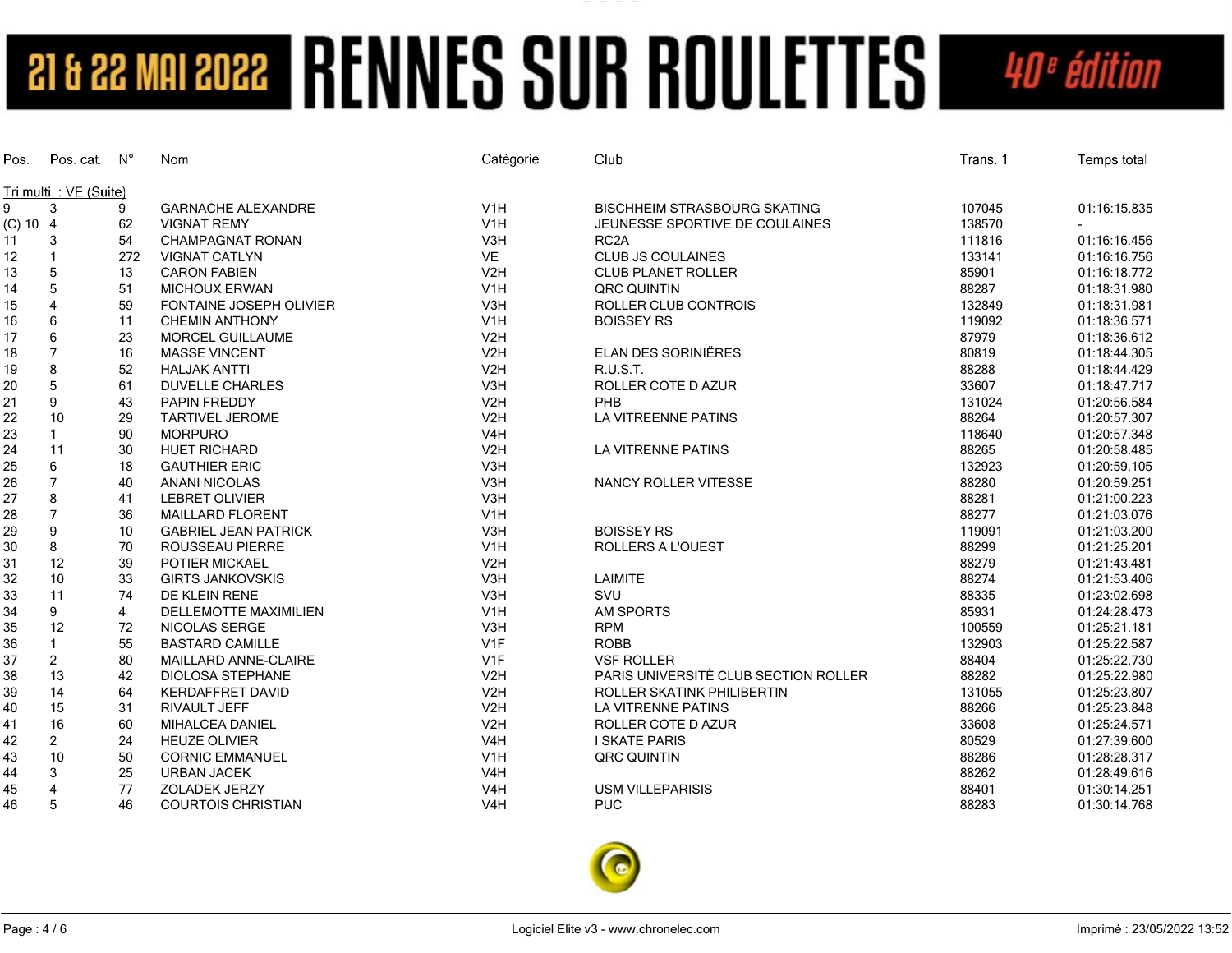| Pos.     | Pos. cat.              | $N^{\circ}$    | Nom                               | Catégorie                           | Club                                       | Trans. 1       | Temps total                  |
|----------|------------------------|----------------|-----------------------------------|-------------------------------------|--------------------------------------------|----------------|------------------------------|
|          | Tri multi.: VE (Suite) |                |                                   |                                     |                                            |                |                              |
| 47       | 17                     | 7              | <b>GRIDAINE MICHAEL</b>           | V2H                                 | <b>ASTA NANTES</b>                         | 138029         | 01:31:39.962                 |
| 48       | 13                     | 17             | <b>CETNAROWSKI XAVIER</b>         | V3H                                 | EPERNAY ROLLER SPORT                       | 87061          | 01:32:35.752                 |
| 49       | 18                     | 83             | <b>GAHY BRUNO</b>                 | V2H                                 |                                            | 88405          | 01:33:39.689                 |
| 50       | 19                     | 15             | <b>FOSSARD MICKAEL</b>            | V2H                                 | CPB ROLLER                                 | 87057          | 01:34:07.584                 |
| 51       | $\mathbf{1}$           | 45             | <b>LAVERGNE STEPHANIE</b>         | V3F                                 | POSTILLONNE OMNISPORTS DE LONGJUMEAU (POL) | 91900          | 01:34:08.308                 |
| 52       | 14                     | 5              | <b>CHARRIER STEPHANE</b>          | V3H                                 | ASSOCIATION CONCORDE COUERON               | 85895          | 01:35:42.910                 |
| 53       | 15                     | 81             | <b>MANUEL YANNICK</b>             | V3H                                 |                                            | 111817         | 01:37:05.312                 |
| 54       | 16                     | 32             | <b>HOCHET THIERRY</b>             | V3H                                 | LA VITRENNE PATINS                         | 88267          | 01:37:20.655                 |
| 55       | 20                     | 47             | <b>GOUBAULT MATTHIAS</b>          | V2H                                 | <b>PUC ROLLER</b>                          | 88284          | 01:37:22.392                 |
| 56       | $\overline{2}$         | 53             | <b>TENDRON PASCALE</b>            | V3F                                 | RAO CAEN                                   | 105828         | 01:37:24.584                 |
| 57       | 21                     | 85             | <b>DECAYEUX ALAIN</b>             | V2H                                 |                                            | 88407          | 01:37:30.312                 |
| 58       | 11                     | 84             | <b>BUCKENMEIER NICOLAS</b>        | V <sub>1</sub> H                    |                                            | 88406          | 01:38:39.171                 |
| 59       | 12                     | 88             | <b>LECLERC VINCENT</b>            | V <sub>1</sub> H                    |                                            | 88413          | 01:38:56.251                 |
| 60       | 3                      | 86             | <b>LECLERC LAURENCE</b>           | V3F                                 |                                            | 88411          | 01:38:56.271                 |
| 61       | 17                     | 76             | YE-SU LONG                        | V3H                                 | <b>ULTEAM</b>                              | 95978          | 01:38:57.140                 |
| 62       | 6                      | 57             | <b>CHAPUIS PHILIPPE</b>           | V <sub>4</sub> H                    | ROC STEORUELLAN                            | 132845         | 01:40:13.794                 |
| 63       | 22                     | 21             | <b>GODEFROY FREDERIC</b>          | V2H                                 | <b>EX RTG</b>                              | 87346          | 01:40:13.855                 |
| 64       | 23                     | 62             | SOLITUDE XAVIER                   | V2H                                 | <b>ROLLER OLIVET</b>                       | 88290          | 01:40:36.870                 |
| 65       | 24                     | 35             | PREVERT JULIEN                    | V2H                                 | LES ROLLERS DOGUE                          | 88275          | 01:41:45.748                 |
| 66       | $\overline{4}$         | 20             | <b>GODILLOT FABIENNE</b>          | V3F                                 | <b>ERRC ROYAN</b>                          | 87246          | 01:42:15.195                 |
| 67       | 25                     | 71             | LECHEVALLIER JULIAN               | V <sub>2</sub> H                    | <b>ROLLERS A L'OUEST</b>                   | 88300          | 01:42:52.890                 |
|          | 26                     | 22             | <b>GRUET THOMAS</b>               | V2H                                 | <b>GROL</b>                                | 87973          | 01:43:59.350                 |
| 68       | 18                     | $\mathbf{1}$   | <b>DUMONT FABRICE</b>             | V3H                                 | A.R.U.                                     | 85893          | 01:44:02.513                 |
| 69<br>70 | 3                      | 58             | LE GAL SOLENE                     | V <sub>1F</sub>                     | ROCH'ROLLER                                | 88289          | 01:44:26.770                 |
|          | 27                     |                |                                   | V <sub>2</sub> H                    |                                            | 88412          |                              |
| 71       | 19                     | 87<br>73       | ALDIS SJUCILLO<br>SARIGNAC BENOŒT |                                     | RSR REZÈ                                   | 88310          | 01:44:52.451<br>01:44:56.340 |
| 72       | $\mathbf{1}$           | 65             | <b>SONET EMILIE</b>               | V3H<br>V <sub>2F</sub>              | ROLLER SPORT REZE                          | 88291          | 01:44:56.359                 |
| 73       | 5                      |                |                                   |                                     | <b>ROLLER SPORT REZE</b>                   | 88297          | 01:44:56.401                 |
| 74       | 13                     | 67             | ROUILLARD VALERIE                 | V3F                                 |                                            |                |                              |
| 75       |                        | 89             | <b>GOHIN KEVIN</b>                | V <sub>1</sub> H<br>V <sub>2F</sub> | ROLLER CLUB FOUGERAIS                      | 81228<br>87069 | 01:47:05.144                 |
| 76       | $\overline{2}$         | 19             | <b>BONTE CAROLINE</b>             |                                     | ERRC ROYAN                                 |                | 01:49:19.592                 |
| 77       | 20                     | 6              | <b>GEHAN STEPHANE</b>             | V3H                                 | ASSOCIATION ROLLER URBAIN                  | 85896          | 01:49:55.987                 |
| 78       | 21                     | 14             | <b>GOUAULT JEAN-MARIE</b>         | V3H                                 | <b>CPB RENNES</b>                          | 87056          | 01:54:26.145                 |
| 79       | 28                     | 82             | <b>GUERRIER YOANN</b>             | V2H                                 |                                            | 88713          | 01:30:15.245                 |
| 80       | 22                     | 27             | SERVER JOSE                       | V3H                                 |                                            | 88263          | 01:46:32.244                 |
| 81       | 23                     | 79             | CHANDON JANY                      | V3H                                 | <b>VENDOME ROLLER CLUB</b>                 | 88403          | 01:51:20.767                 |
| 82       | 24                     | $\overline{c}$ | <b>DETOUILLON SEBASTIEN</b>       | V3H                                 | <b>ACSPB</b>                               | 85894          | 01:54:28.730                 |
| 83       | $\mathbf{1}$           | 56             | <b>BUQUANT CHRISTIANE</b>         | V4F                                 | <b>ROBB</b>                                | 132900         | 01:49:58.013                 |
| 84       | 29                     | 78             | <b>LOINARD SAMUEL</b>             | V <sub>2</sub> H                    | <b>VENDOME ROLLER CLUB</b>                 | 88402          | 01:22:02.008                 |